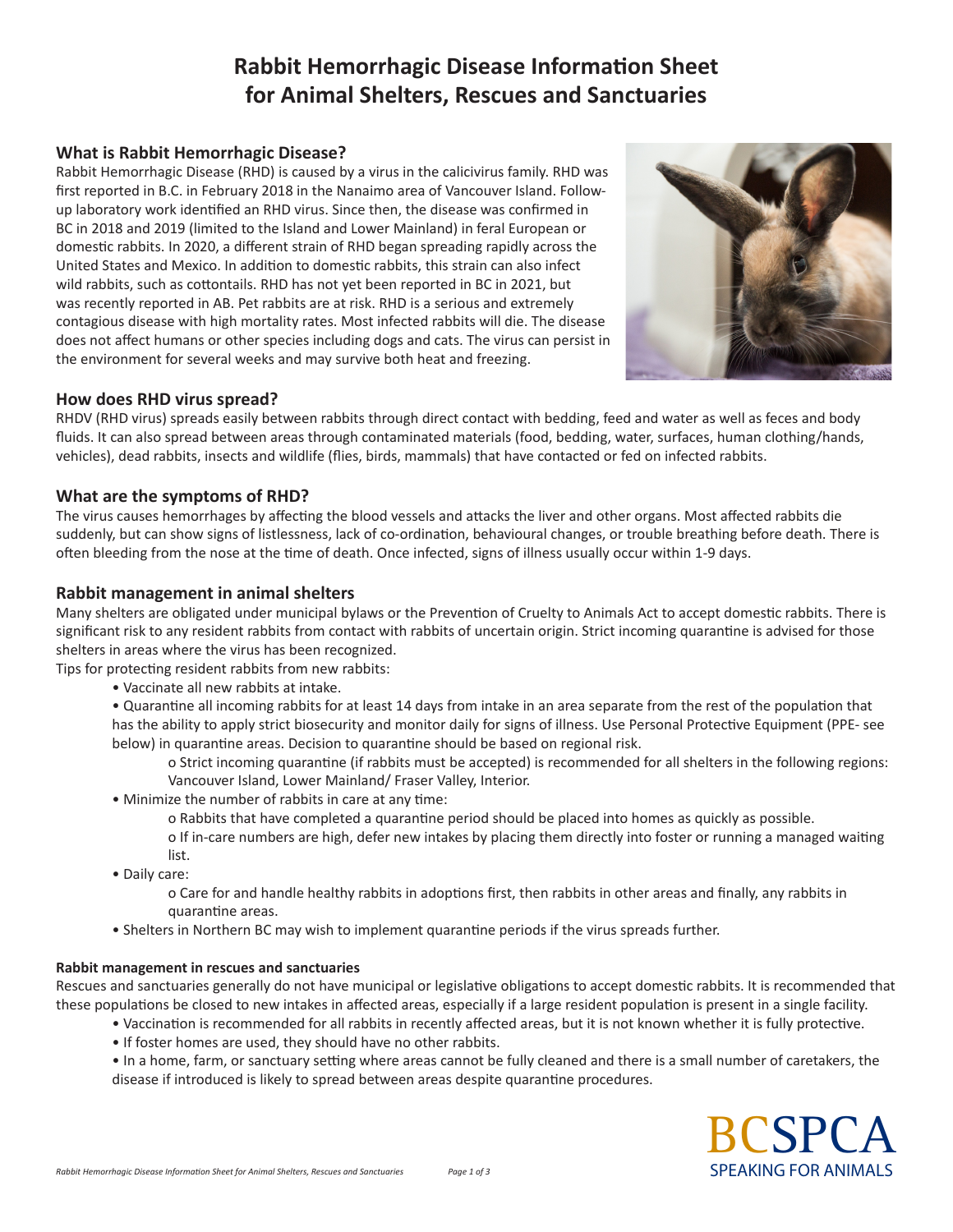#### *Rabbit Hemorrhagic Disease Information Sheet for Animal Shelters, Rescues and Sanctuaries continued...*

#### **All facilities: Reducing exposure risk via rabbits and humans**

- Limit human visitors who have been in areas where the disease was reported or unexplained rabbit deaths have occurred.
- If staff or volunteers visit these areas, or the disease is present in your area, ensure separate clothing and footwear is dedicated for use inside the facility.
- All staff, volunteers, and visitors must wash their hands before and in between handling rabbits.
- Do not take rabbits away from the facility or host events involving rabbits.

• Do not transfer rabbits between facilities unless they are vaccinated, have completed quarantine, and are in an area that is not directly affected.

• Weigh the cost: benefit of allowing public access to areas.

o Allowing adopters to meet rabbits and take them home likely reduces overall risk by removing animals from your facility as long as above precautions are taken.

o Consider limiting this to serious adopters rather than allowing unlimited public access to rabbit adoption areas.

o Do not allow public access to quarantine areas; consider creative options for viewing if needed such as video.

#### **All facilities: Biosecurity of rabbit areas**

- Use PPE in all quarantine areas:
	- o Use dedicated disposable or washable gowns, gloves, caps, and shoe or boot covers.
	- o Use new gloves between animals within the area and change other PPE as needed between animals.
- If you are in an affected area consider requiring PPE for all visiting and handling of rabbits even once they've completed their quarantine period.
- Footbaths are not required and are no longer recommended in shelter medicine:
	- o Multiple studies have shown them to be ineffective particularly in "real world" conditions where contact time may not be adequate and the baths easily become contaminated.
	- o Do not rely on footbaths as a sole means of shoe/boot biosecurity.
	- o The use of disposable shoe/boot covers for visitors is mandatory.
- Do not accept used donated rabbit supplies, food, etc.
- Use only high-quality commercial feed and hay grown in areas free of contamination.
- Do not use wild plants or vegetables or grass grown in areas accessed by feral rabbits or other wildlife as a food source.
- Remove or tightly secure anything outside (feed, garbage) that could attract feral rabbits, wildlife, or flies.

## **All facilities: Recommended sanitation protocols**

Areas should be cleansed of organic material (feces, urine, hay), then disinfected with a disinfectant effective against caliciviruses following manufacturer instructions, including virucidal contact time. Most household cleaners and many quaternary ammonium based shelter disinfectants are not effective against this type of virus. Disinfectants considered effective include: bleach (1:10 dilution), potassium peroxymonosulfate (Virkon), accelerated hydrogen peroxide (AHP [Prevail, Accel, Peroxigard]). The use of an AHP-based product is strongly recommended. Virkon and Prevail may be obtained from your veterinarian or in some cases directly from the manufacturer.

## **Disposal and Testing: Carcass pickup and management**

If your organization or facility has a municipal contract for carcass collection and disposal, be vigilant for the following signs of possible RHDV in your community and notify the Ministry of Forests, Lands, Natural Resource Operations and Rural Development (FLNRORD) (see bottom of document) if RHDV is not known to be present in your area. Signs of RHDV:

- Multiple rabbits die within days, in the same area
- Rabbits appear to be in good body condition
- Rabbits have no other obvious cause of death (i.e. trauma) but may have blood from orifices, especially nose

Contact FLNRORD for directions on further testing if this is a new suspect location for RHDV. Wear full PPE for body collection. Freeze up to three recently deceased rabbits and hold for possible testing. Double bag all remains and dispose by incineration or deep burial depending on municipal requirements.